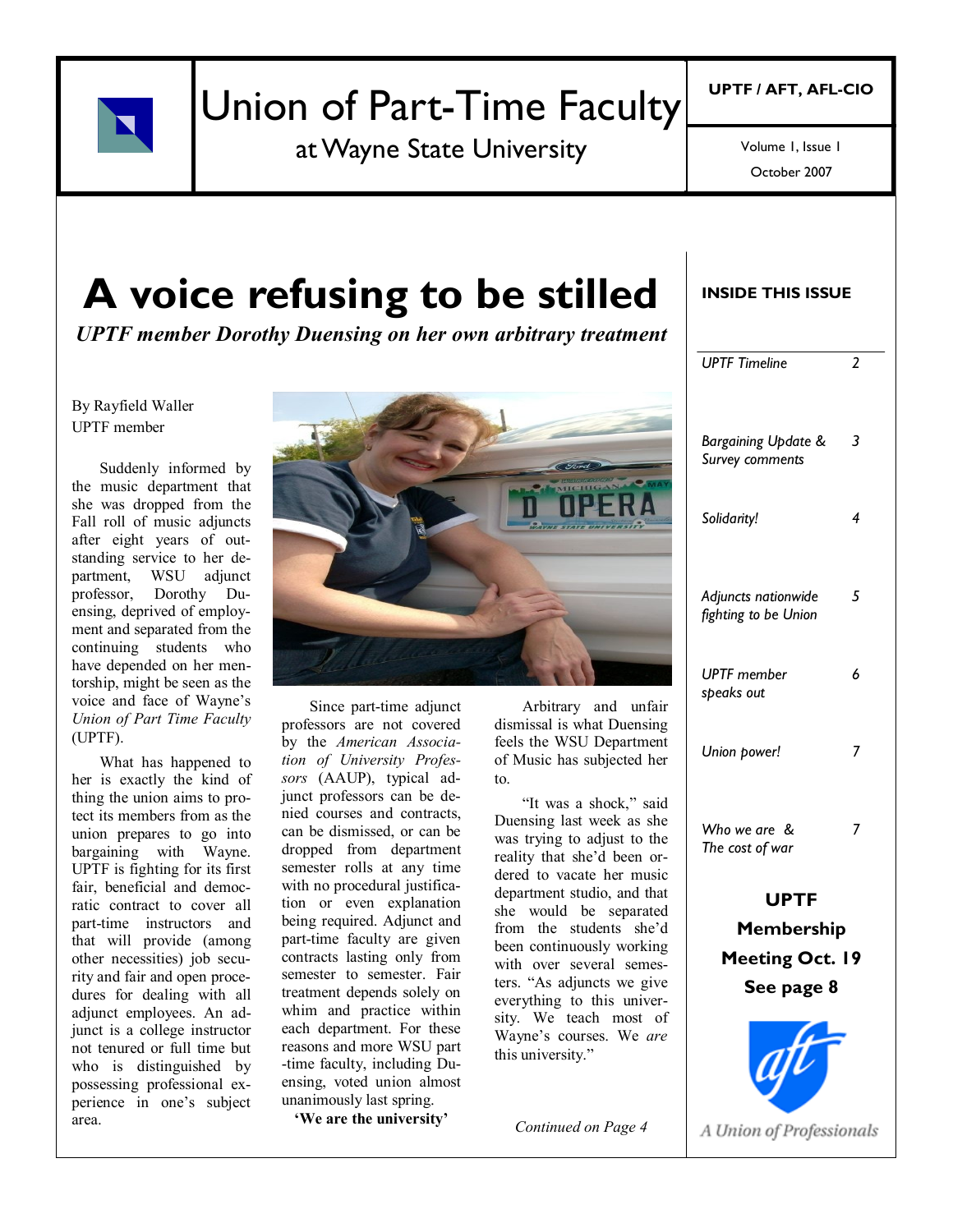

**∆ 2005 August of 2005:** Original, core members of the first Organizing Committee (The "OC"), working for the American Federation of Teachers (AFT), set out to assess Wayne State University's English and Art departments to find out if there was interest in a union among part-time faculty. Their method was direct, face-to-face, person-to-person communication with part-time faculty.

**September-November:** A constituent membership info card was developed while it was determined that there was 90- 95 percent interest in having a union among part-time faculty in the English department and the Music department.

**December:**AFT, encouraged by preliminary assessments, extended financing and logistical support to the OC.

**∆ 2006 January of 2006:** The OC began ramping up its efforts to organize, organize, organize, as assessments continued.

*\_\_\_\_\_\_\_\_\_\_\_\_\_\_\_\_\_\_\_\_\_\_\_\_\_\_\_\_\_\_*

**February-August:** An intensive membership drive was conducted using the same method that the OC had favored for its earlier assessment activities: direct, face-to-face communication. The OC signed up members throughout the summer and into the fall.

**September-December:** The OC decided to aim at getting out a formal up or down vote for a union in the spring.

**∆ 2007 January-February of 2007:** The OC went to the Michigan Employment Relations Commission and requested that MERC handle a petition to call for a vote.

*\_\_\_\_\_\_\_\_\_\_\_\_\_\_\_\_\_\_\_\_\_\_\_\_\_\_\_\_\_\_*

**March:** Effort continued to get a vote taken by April. The OC went out in teams to discuss the union with part-time faculty, canvassing in neighborhoods, door to door, two-on-one. Phone banks went on night and day to contact and encourage parttime faculty to vote.

**April:** A formal vote was taken, overseen by the AFT while MERC took responsibility for distributing, handling, and counting ballots. Approximately 470 faculty voted yes, approximately 8 voted no, out of approximately 900 of what were now members.

**July:** Members of what is now the Union of Part Time Faculty gathered for a victory party!

**∆ Currently:** Formal committees have been constituted, including the Bargaining Committee, the Communications Committee, and the OC, in preparation for collective bargaining this fall, and for upcoming membership meetings to plan elections to vote in union officers, plan mobilizing activities and more.

*Compiled by UPTF Member, Rayfield A. Waller with the help of UPTF Member, Nancy Shattuck*

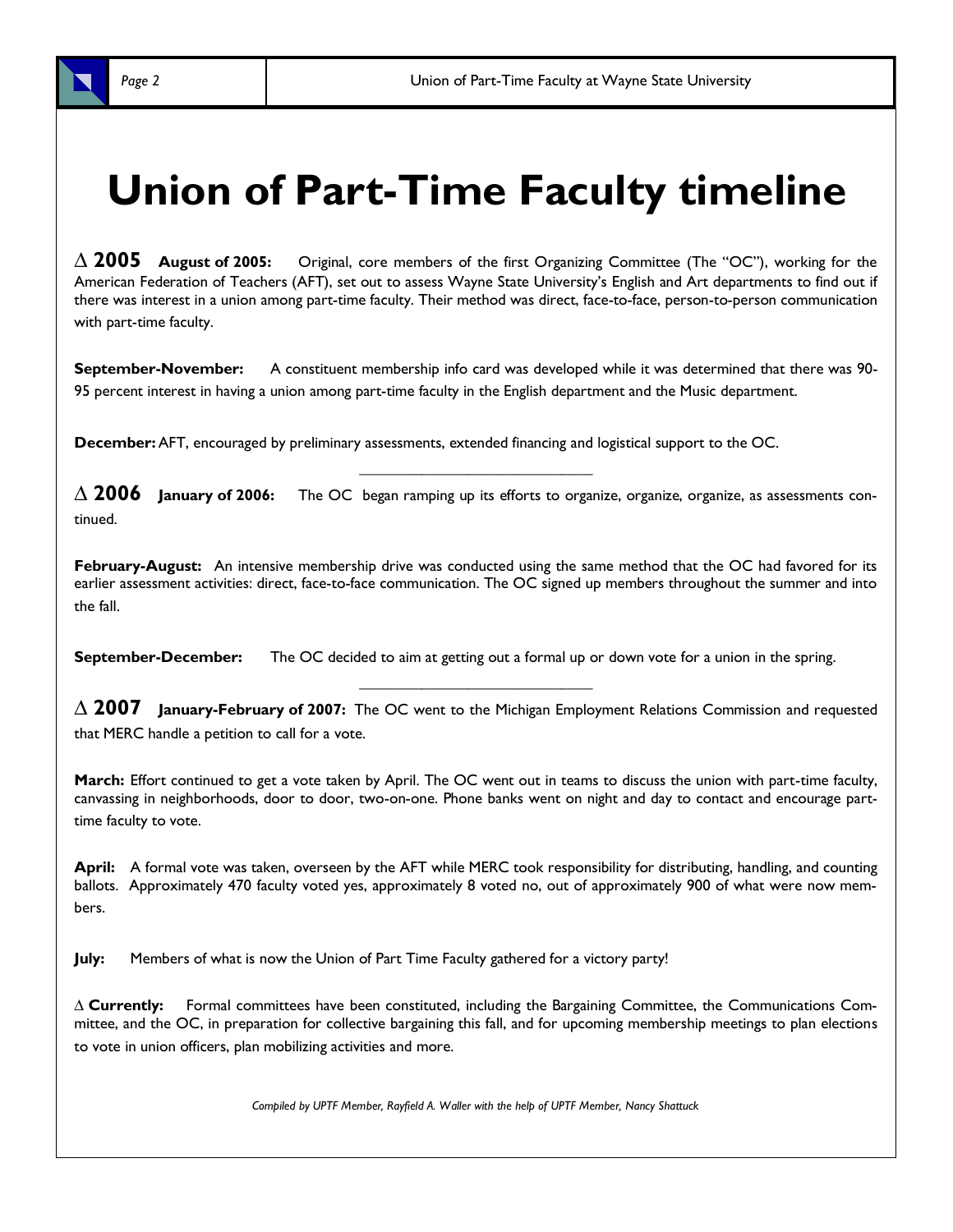# **Bargaining time!**

*As the UPTF prepares to begin negotiating our first contract, the membership has been polled about our concerns. The results of this survey will be shared at the general membership meeting on October 19. The issues our members have said are important*  to them will form the substance of our bargaining agenda. Details of that agenda will *be discussed and approved at the meeting. Negotiations with the administration should start in early November.*

## **Survey responses Survey responses**

*\_\_\_\_\_\_\_\_\_\_\_\_\_\_\_\_\_\_\_\_\_\_\_\_\_\_\_\_\_\_\_\_\_\_\_\_\_\_\_\_*

*"I would very much like easy access to an office of some kind." \_\_\_\_\_\_\_\_\_\_*

> *"I like the contact with the students." \_\_\_\_\_\_\_\_\_\_*

*"I had a toothache. Hard to teach when your teeth are falling out." \_\_\_\_\_\_\_\_\_\_*

> *"It is also important that we have access to the means to do research."*

> > *\_\_\_\_\_\_\_\_\_\_*

*"I don't know of any professional development resources provided by my department. They could do a better job of promoting any resources. Also, most university provided learning seminars are during the day, when I'm not able to attend."* 

*"I enjoy the great campus and diverse student body."* 

*\_\_\_\_\_\_\_\_\_\_*

*"I like the professors in the area I teach and the relationships I have with them. I did graduate with my Ph.D. from this department so this likely impacts positively in this regard. I also like the graduate classes I have taught and the students in these classes."* 

*\_\_\_\_\_\_\_\_\_\_*

*"I just want to feel as if my contribution to the department is appreciated.."*

*\_\_\_\_\_\_\_\_\_\_*

*"I teach at night, so a parking space near my classroom is important to me. The university expects me to walk across campus late at night when there is a structure across the street that is rarely* 

*filled. This is not a matter of convenience, but of personal safety." \_\_\_\_\_\_\_\_\_\_*

*"The main issue to me is job security. We need more than a semester to semester contract. I have wanted to buy a house for some years now, but I haven't because I never can be sure if I will be working four months from now, let alone next year. We need to rationalize the process of re-hiring, course assignments, and just professionalize the whole adjunct process so that it is not* 

*based on whims or someone liking you or not."*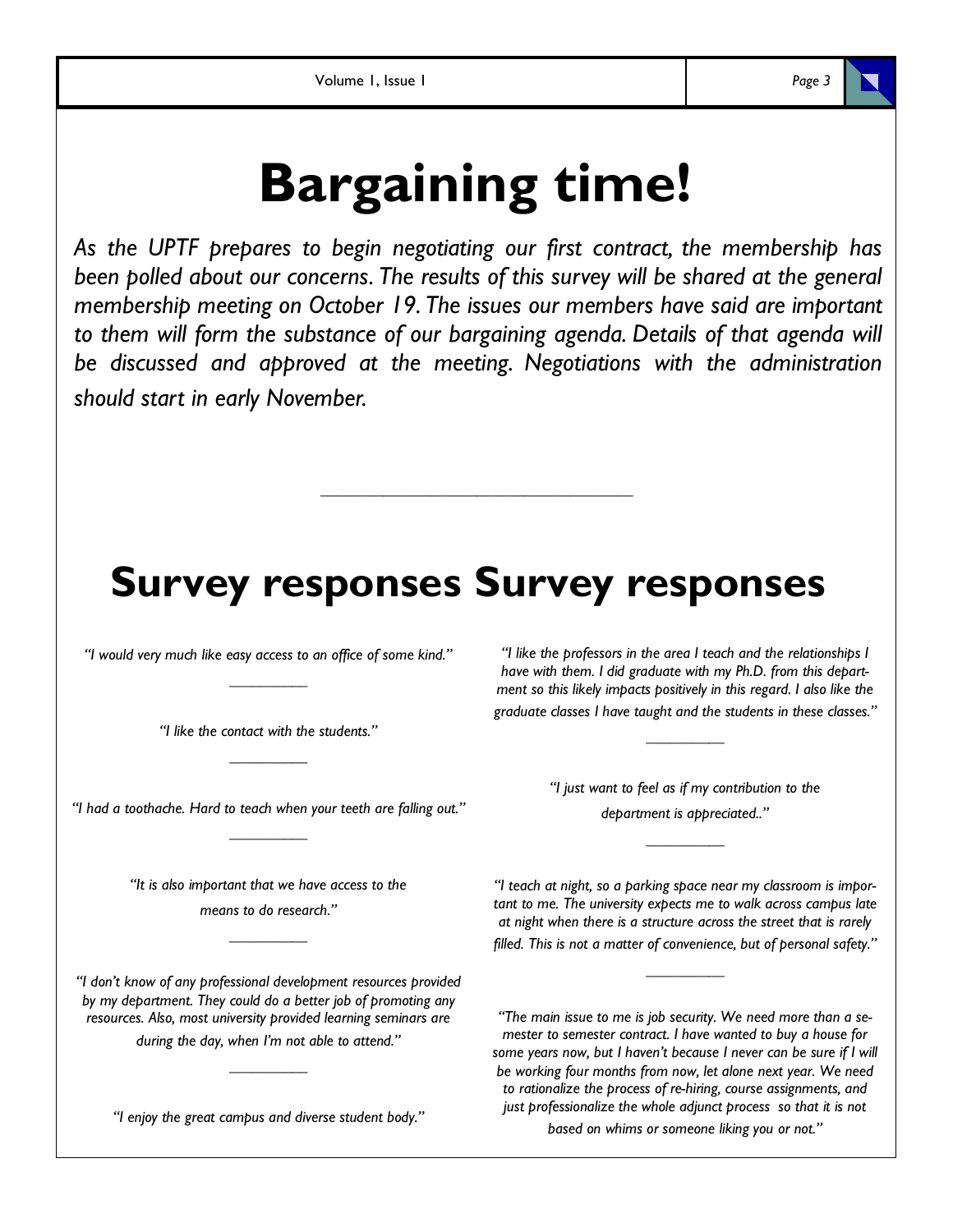

### **Duensing cont.**

Duensing also teaches as a distinguished professional in the Clawson school system. She sings opera professionally, and works as a church musical director. She does frequent<br>recitals and concerts recitals and concerts throughout southeastern Michigan. "I did two faculty recitals for Wayne out of the goodness of my heart [both were done *gratis*] in 2004 and 2006," said Duensing.

After eight years at Wayne teaching voice and instrumental courses, working intensively with individual music students, and even working with graduate students, the music department suddenly told Duensing, at first with no explanation, to clear out her studio. "All my stuff ended up piled on top of my dining room table," she says.

Only after this eviction had happened and after her calls and enquiries had been ignored, did she finally receive a letter from the music department"s recently appointed chair informing her that her "preferences" had led to the department deciding not to renew her contract due to those preferences being incompatible with department needs (many departments require adjuncts to file forms each semester stating the hours, days and courses they prefer to teach).

"Where [at least one other] part-time faculty are concerned, the associate chair of music sat them down and told them they would no longer be allowed to teach at home, what they could or could not teach, etc., but I was never consulted about my preferences for the fall," said Duensing.

Added Duensing, "Clearly, there is arbitrary treatment going on. There is an informal seniority system being applied, and preferential treatment. Of course, what I most want to see happen is that I receive classes in January, but what needs to happen in general is more open communication, fair treatment, and inclusiveness for adjuncts in curricular planning and development. We have the facility and expertise at Wayne to create a highly developed music program. There could be a lot more for our students."

#### **Valuing students**

Publicly available university memos, department policies, and minutes of faculty senate meetings, as well as a recently completed UPTF survey of part-time faculty all show that parttime instructors make up the lion"s share of teaching employees in most departments.

Yet, part-time teaching employees lack health care, adequate office space, official grievance procedures, retirement benefits, job security, and are paid substandard wages in comparison to union contract university employees. Their wages are inconsistent: data released by Wayne to the UPTF show that pay rates vary from department to department though all rates for adjuncts are sub-par.

Being an adjunct, says Duensing, is a plus in terms of service to the university, not a minus.

"Since we *are* adjuncts," she said, "That means we are professionals with experience and skills that we bring to our students. Wayne should value us. Valuing us for our expertise would be valuing our students since we are here to share that expertise with students."∆

*"There could be a lot more for our students."* 

— Dorothy Duensing





**'….Solidarity forever; For the union makes us strong!....' — 'Solidarity Forever' by Ralph Chaplin**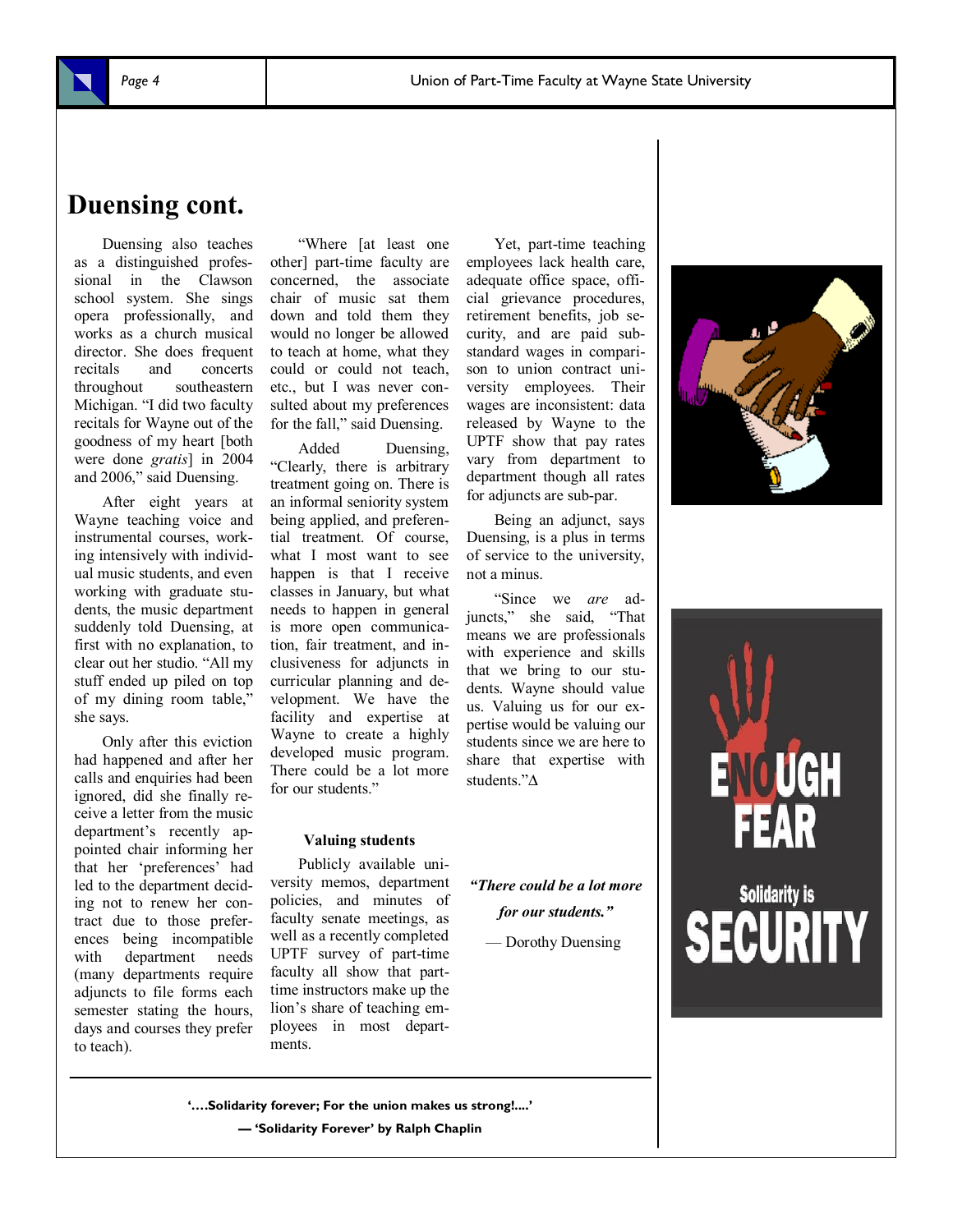### **UPTF part of burgeoning movement Unionizing on campuses growing nationwide**

By Amanda Hiber UPTF member

When it comes to a growing reliance on parttime instructors, Wayne State is far from alone among institutions of higher education in the United States. In 2003, part -time instructors were estimated to range between 30 percent and 46 percent of all college and university faculty in the U.S. According to the Coalition on the Academic Workforce (CAW), the proportion of part-time faculty has doubled since 1973.

Using fewer full-time, and more part-time, faculty is part of a nationwide trend. Corporations-and institutions of higher learning-cut costs by replacing full-time workers, for whom they are legally obligated to provide benefits, with part-time workers, to whom they have no such obligation.

"In a fundamental restructuring of work, businesses now farm out not just special projects but everyday functions like office cleaning, payroll processing, human resources departments and entire clerical and assembly-line units," writes Christopher Cook in *The Nation*. MIT economist David Autor echoes Cook, estimating that the number of temporary workers in the U.S. more than tripled between 1991 and 2000.

Using part-time faculty has, indeed, helped college and university budgets. A 2000 study by the CAW found that more than 70 percent of parttime faculty members make less than \$3000 per course. About two-thirds of these adjuncts receive no benefits: no health insurance, no retirement plan.

A 2004 study conducted by University of Richmond economist James Monks, posted on the Cornell Higher Education Research Institute website, revealed that while the median full-time tenure-track faculty member is paid \$8424 per section, the median part-time non-tenure-track faculty member is paid \$2174. Thus, the median part-time instructor is paid onequarter of what the median full-time professor is paid, per section.

Just as in corporations, where this trend takes the shape of outsourcing work that is less desirable, at colleges and universities, part-time and graduate instructors teach a disproportionate number of 100 level, or introductory, classes. Many full-time faculty members consider these courses less appealing than higher-level courses that may be more in alignment with their academic specializations. Some disciplines and departments rely more on part

-time instructors than others. They are usually those departments with numerous sections of required 100-level courses, such as English or History. As of Fall 2007, WSU's Education and English departments used the highest number of part-time instructors.

Particular types of institutions, too, rely more on part -time faculty than others. For instance, community college faculties are typically less than 50 percent full-time. Large research universities like WSU rely on both parttime faculty *and* graduate teaching assistants to teach a substantial portion of its courses. According to WSU's 2005 Annual Institutional Data Update, there are 1,759 full-time faculty and 1,997 faculty classified as "parttime," including graduate employees who teach. These numbers put WSU's full-time faculty at only 47 percent of its total faculty.

Like part-time faculty at WSU, graduate teaching assistants are, in comparison to full-time faculty, "cheap labor." But since the union representing graduate employees at WSU, GEOC, won its first contract in 1999, graduate employees have generally been better compensated than part-time faculty. In their most recent contract, which went into effect March 1, 2006, WSU's graduate employees received annual salary increases and the addition of vision insurance (GEOC members gained dental insurance in a previous contract).

Graduate employee unions like GEOC have been forming at a steady rate since the 1990s, and there are now more than 30 recognized graduate employee unions across the U.S. Generally, organizing part-time instructors is a greater challenge because of the nature of their work; they tend to be more transient and more isolated than graduate students. In spite of these obstacles, part-time instructors have begun organizing their own unions in recent years. In Michigan, the most shining example is LEO, the Lecturers' Employee Organization-American Federation of Teachers, which represents non-tenure-track faculty at the University of Michigan. LEO formed in 2002-2003 and ratified their first contract in 2004.

And on our home turf, WSU"s part-time faculty voted in May 2007 to be represented by the Union of Part-Time Faculty (UPTF)- AFT. The UPTF is the firstand, so far, only-union to solely represent part-time faculty in the state of Michigan. We won"t be alone for long, as part-time faculty organizing campaigns are currently underway at both Henry Ford Community College and Michigan State University. ∆

#### **Organize!**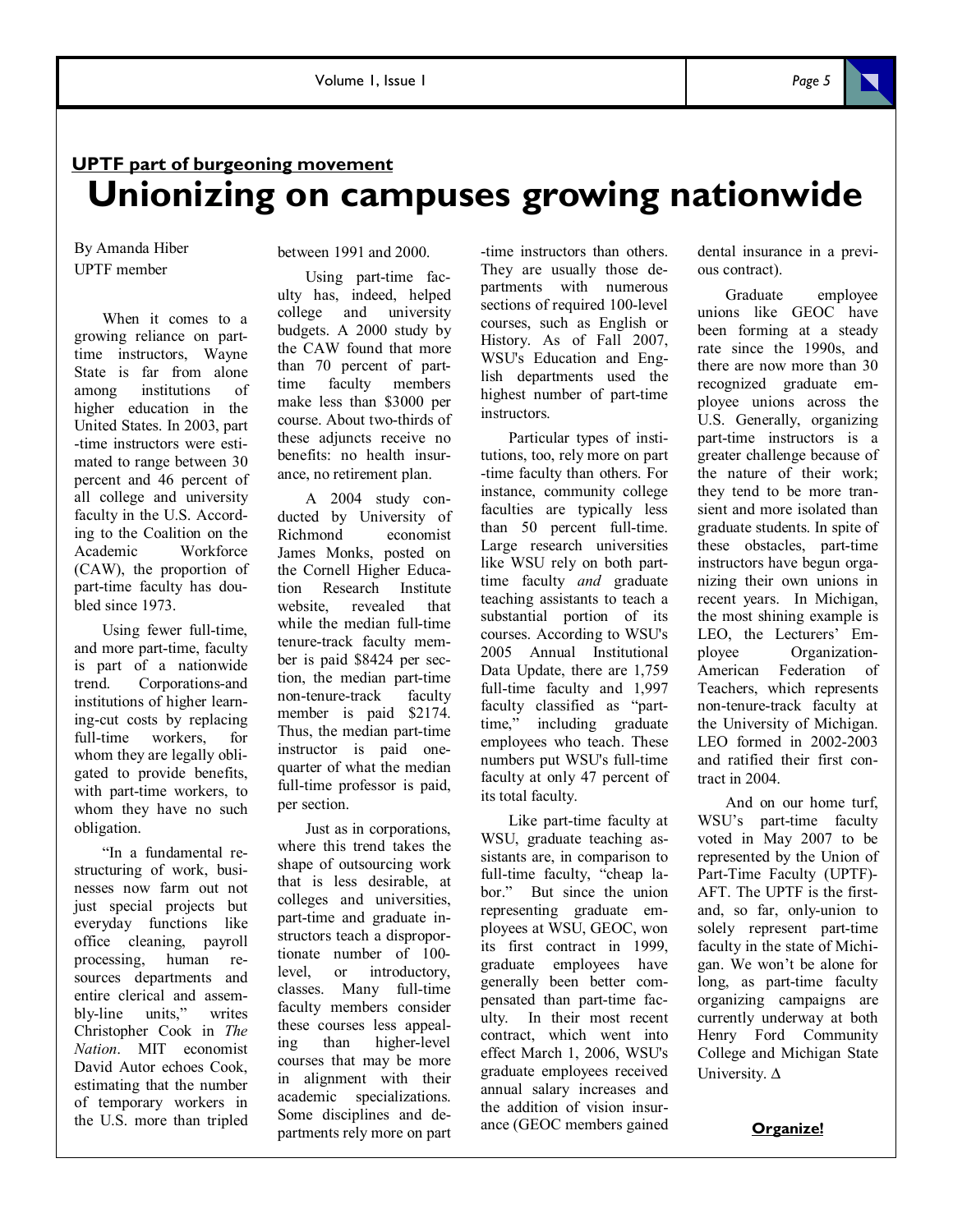#### **Opinion**

#### **An open letter to the WSU Board of Governors**

By A. Joseph Kos UPTF Member

It"s never too late to speak for a just cause, even when the victims are gone and redress seems hopeless. I speak to such a cause here.

I wish to thank you, the Board of Governors of this university, for reminding us of the brutality ever near to our lives, even in the otherwise humane confines of this university. I thank you personally, because it is under your guiding hands that WSU experienced its own 'September event,' its own sudden and destructive blow that some have called "The Maccabees Massacre." I am fully aware that it is an unholy juxtaposition with the tragedies suffered in our nation on 9/11 and vastly incommensurable with those awful events. Yet, it happened.

It was the day-September 7, 2007-that this university"s Humanities Department and the Interdisciplinary Studies Programs were bludgeoned to academic death by your appointees and the teaching staffs of both curriculums summarily terminated and dispersed. I and my colleagues of the Humanities program, distinguished by many years of service to this university, were thrown out of the eleventh floor of Maccabees, our offices closed to us, our belongings, personal libraries, slide collections-the accumulation of years-rushed out onto Woodward Avenue. Our classes-already fully

enrolled-were cancelled and our teaching contracts abrogated.

The reasons behind your actions?

Was it the teaching staff? I and my distinguished colleagues have taught at WSU for decades, twenty to thirty years, a staff with abundant experience and expertise.

Was it academic viability? The humanities courses we taught were unsurpassed in curricular flexibility and in popularity.

Was it budgetary constraint? Economics could not have been the reason for your excision of our programs from the university"s offerings. The courses had already been fully enrolled; the Humanities department was starting the semester worth \$440,000 to the university. The extraordinarily qualified staff was to receive a paltry fraction of that sum paid in 1996 adjunct wages.

Was it facilities? The office space could easily have been contracted and shared and the classrooms in Old Main were operating on a shoestring. Those three dim classrooms, always full of pathos, until brought to life by arts, music, ideas, and happily engaged students.

Whatever your reasons, your preemptory and arbitrary actions have no clear justification. Our department staff were given no



#### hint, no prior notice, no meetings, no discussion, no advance warning—just a phone call from the department secretary to the effect that: "The Humanities department is no more; all humanities classes are cancelled; students have been informed; you should clear out your office, and return all keys. You"re history."

Universities are institutions founded on rational and humanistic principles, on decency and discussion. And you had a duty, and still have a duty, to provide a clear rationale for your actions to the now belated staff of the now terminated Humanities and Interdisciplinary studies departments, as well as to the WSU community at large.

You"ve trashed two great programs of study that have been a fundamental part of the liberal arts curriculum at this university for 50 years and which remain so in universities and colleges across this country.

You have trashed a superb teaching staff. A staff this university will never see again, not because you"ve cast us away, but because you cannot replace teachers with decades of experience and expertise.

Yes, I know these are antiquated sentiments, given the Machiavellian ethos out of Washington and today"s corporate jungle, but could one have calculated that such brutality lurked behind the doors of academe? At WSU?

It is in such light that your actions on September 7, 2007 affect us.

One more work of violence, one more reason that the WSU community can remember its own Septembers with chagrin and regret.∆

**Unity!**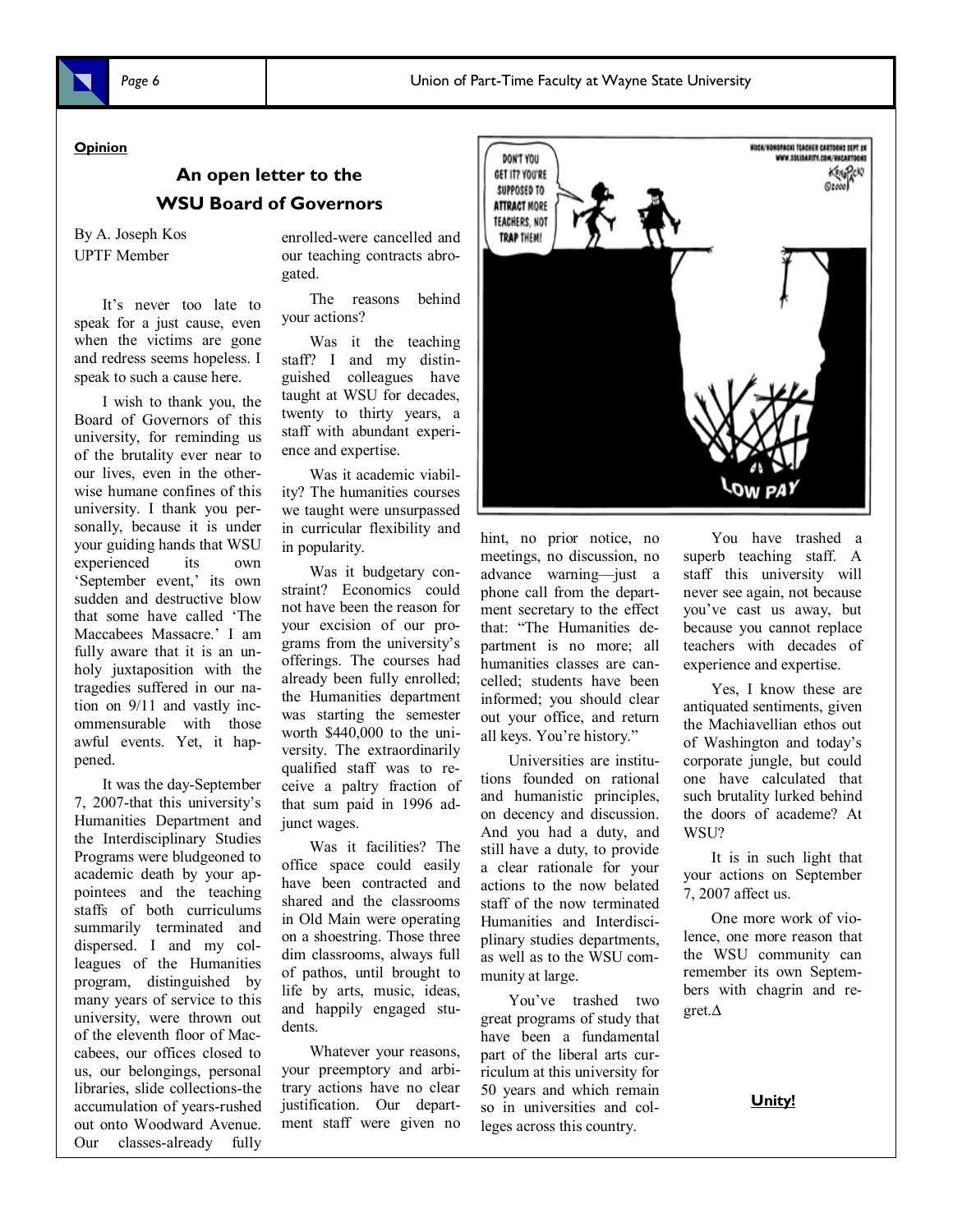### **A union equals power**

*The principle of a union is simple: we can accomplish more if we work as a group than we can as isolated individuals.* 

*As an officially recognized union, we have the legal right to negotiate salary, job security, health insurance, and other working conditions with the university administration. This means that we discuss these things with the administration until both sides agree on changes. The agreements we reach become part of a binding contract that cannot be changed unilaterally.* 

*We are now beginning to bargain our first contract with the WSU administration. There are many opportunities to get involved in various committees. Call (313-832-7902),* 

*Email (uptf@aftmichigan.org), or stop by the UPTF office for more information.* 

*The union is you.*

*∆*

#### **WHO ARE WE?**

We are the part-time or "adjunct" faculty who work at Wayne State University. There are about 900 of us, teaching in all of the departments and colleges, on the main campus and at the extensions. Some of us have taught every term for 35 years, some of us are in our first semester of teaching. Some of us have full-time jobs elsewhere and teach only one course; others are trying to patch together a living teaching at WSU and at two or three other colleges. Some of us are working on our advanced degrees while we teach.

We are from the English, Communications, Philosophy, Anthropology, Art, Romance Language and Mathematics departments as well as the Schools of Education, Law, and Social Work.

Last spring we voted in our union and are now fighting for our first contract. Many members are working on the Communications, Bargaining and Organizing Committees. The union is only as strong as its active membership. If you"re a UPTF member and would like to get involved call or email the UPTF office or stop by M-F. ∆

### **The cost of War – Michigan**

Since the beginning of the U.S. war in Iraq in March 2003, Michigan taxpayers have "contributed" \$12 billion to the war. This money could instead be used to:

√Build 107, 988 housing units √Place 1, 588, 520 children in Head Start √Fund 581, 410 four-year college scholarships √Pay the health care costs of 7,181, 636 children for one year √Pay the salaries of 207, 845 public school teachers

#### Sources:

National Priorities Project: http://www.nationalpriorities.org/ Michigan Emergency Committee Against War and Injustice: http://www.mecawi.org/

#### **Union of Part-Time Faculty / AFT, AFL-CIO**

51 West Hancock Street, 4th Floor Detroit, MI 48201

Staff Organizer: Bryan G. Pfeifer

Phone: 313-832-7902 Email: uptf@aftmichigan.org

> UPTF Newsletter Volume One, Number 1 October 2007

Produced by UPTF Communications Committee